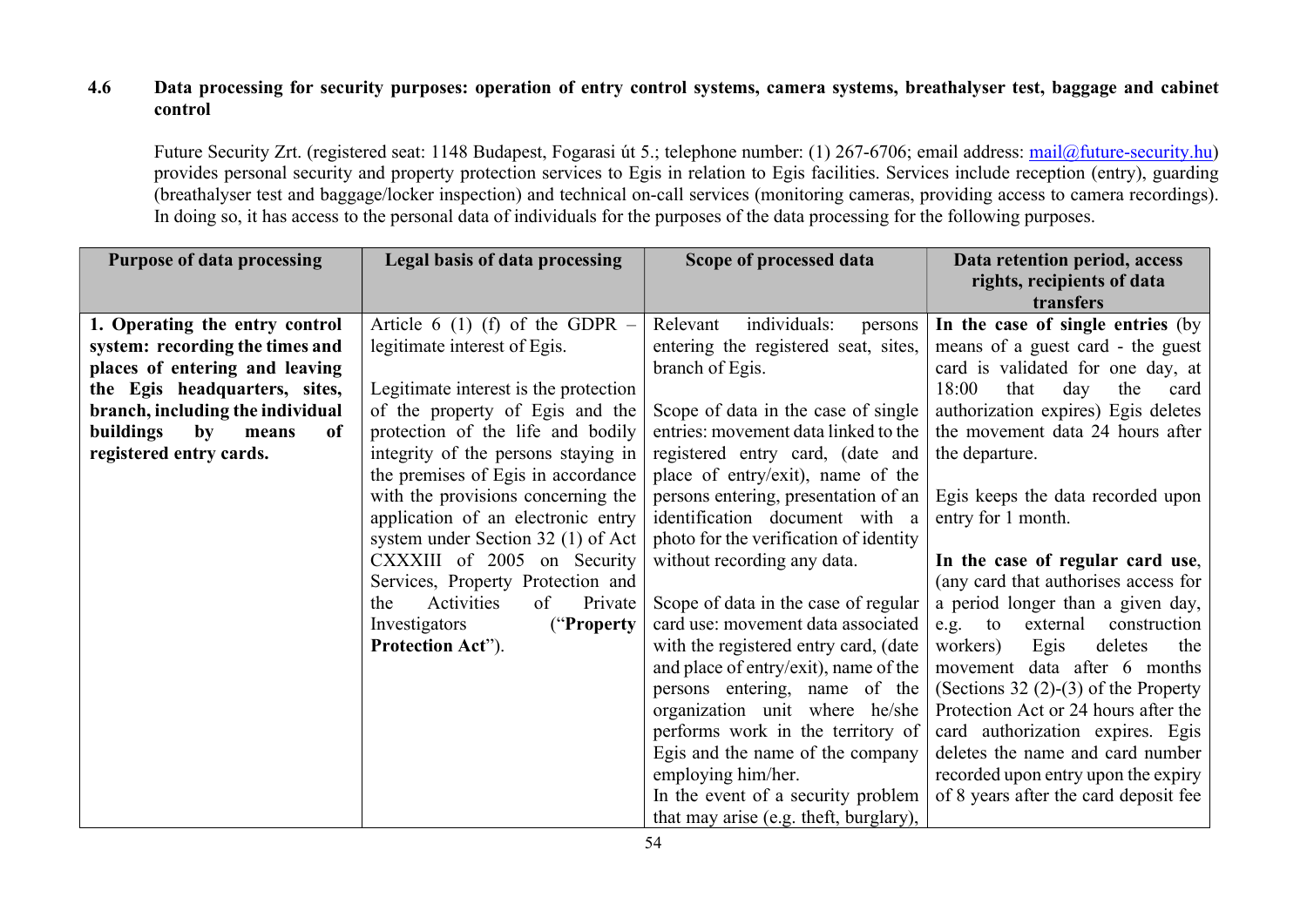| <b>Purpose of data processing</b>                                       | Legal basis of data processing                                          | Scope of processed data                                                                                       | Data retention period, access<br>rights, recipients of data                                                                                                                                                                                                                                                                                                                                                              |
|-------------------------------------------------------------------------|-------------------------------------------------------------------------|---------------------------------------------------------------------------------------------------------------|--------------------------------------------------------------------------------------------------------------------------------------------------------------------------------------------------------------------------------------------------------------------------------------------------------------------------------------------------------------------------------------------------------------------------|
|                                                                         |                                                                         |                                                                                                               | transfers                                                                                                                                                                                                                                                                                                                                                                                                                |
|                                                                         |                                                                         | Egis may inspect entries to offices<br>and other premises.                                                    | is refunded (Sections 168-169 of<br>the Accounting Act).                                                                                                                                                                                                                                                                                                                                                                 |
|                                                                         |                                                                         | In addition, in the event of any<br>emergency (e.g. fire alarm), Egis<br>will also gather information through | Persons who have access within<br>Egis:                                                                                                                                                                                                                                                                                                                                                                                  |
|                                                                         |                                                                         | this on the actual location of<br>persons who entered Egis' territory.                                        | In Budapest, the employees of the<br>Security Department General, the<br>competent officers of the property<br>protection service provider and for<br>operating purposes, the staff of the<br>Automatization<br>and<br>Instrumentation<br>Department<br>General. At the Körmend branch of<br>Egis, security technical officer of<br>the Operational Security Group and<br>the head of the Operational Security<br>Group. |
| <b>Operating</b><br>electronic<br>2.                                    |                                                                         |                                                                                                               |                                                                                                                                                                                                                                                                                                                                                                                                                          |
| an<br>surveillance system (cameras) for                                 | Under Section 30 $(1)-(2)$ of the<br>Property Protection Act the        | Relevant individuals: Recordings<br>made of the persons entering the                                          | If the recording is not used,<br>maximum 3 business days from                                                                                                                                                                                                                                                                                                                                                            |
| the protection of property and for                                      | security guard may make and                                             | Egis headquarters, sites, branch and                                                                          | the time when the recording is                                                                                                                                                                                                                                                                                                                                                                                           |
| the protection of life and bodily                                       | process video recordings through                                        | in the areas indicated in the separate                                                                        | made, in the event of keeping                                                                                                                                                                                                                                                                                                                                                                                            |
| integrity.                                                              | the operation of the electronic                                         | notice, the conclusions that can be                                                                           | hazardous substances, 30 days.                                                                                                                                                                                                                                                                                                                                                                                           |
|                                                                         | surveillance system within the                                          | drawn from the recordings.                                                                                    |                                                                                                                                                                                                                                                                                                                                                                                                                          |
|                                                                         | scope of his/her agreement that                                         |                                                                                                               | If the recording is used, until the                                                                                                                                                                                                                                                                                                                                                                                      |
|                                                                         | specifies his/her obligations, in                                       | Scope of data: video recordings of                                                                            | final and binding completion of                                                                                                                                                                                                                                                                                                                                                                                          |
| Data processing related to cameras<br>is governed by a detailed Privacy | perform<br>order<br>to<br>his/her<br>obligations arising out of his/her | the electronic surveillance system,<br>time of recording.                                                     | the procedure related to the use.                                                                                                                                                                                                                                                                                                                                                                                        |
| Notice and rules of procedure:                                          | agreement,<br>enforcing<br>data                                         |                                                                                                               | Persons who have access within                                                                                                                                                                                                                                                                                                                                                                                           |
| CEO's<br>Order<br>No<br>18/2016:                                        | protection rights under the Act on                                      |                                                                                                               | Egis:                                                                                                                                                                                                                                                                                                                                                                                                                    |
| Operation of the Security Camera                                        | the Right of Informational Self-                                        |                                                                                                               |                                                                                                                                                                                                                                                                                                                                                                                                                          |
| System and Drug Technology                                              | determination and Freedom of                                            |                                                                                                               | Security Department General,                                                                                                                                                                                                                                                                                                                                                                                             |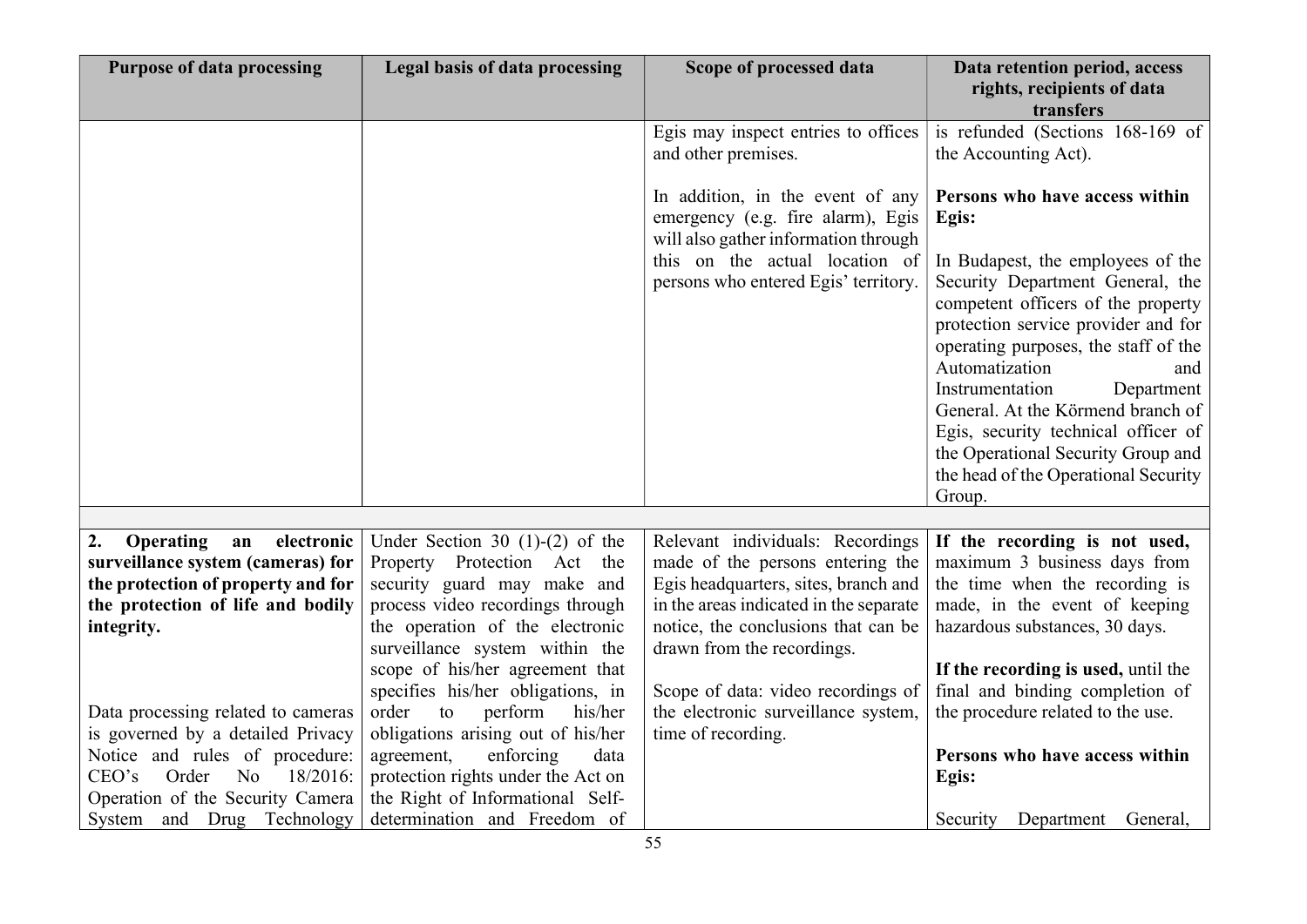| <b>Purpose of data processing</b>  | Legal basis of data processing        | Scope of processed data            | Data retention period, access<br>rights, recipients of data |
|------------------------------------|---------------------------------------|------------------------------------|-------------------------------------------------------------|
|                                    |                                       |                                    | transfers                                                   |
| Camera System. Available at the    | Information in adherence to the       |                                    | security technical on-call service                          |
| reception of the Egis premises and | restrictive provisions set out in the |                                    | of the security service provider,                           |
| in the guard's container.          | Property Protection Act. The          |                                    | for operational purposes, the staff                         |
|                                    | security guard may use the            |                                    | of<br>Automation<br>the<br>and                              |
|                                    | electronic surveillance system        |                                    | Instrumentation Department and                              |
|                                    | only in private areas or in the       |                                    | employees authorized to have                                |
|                                    | public part of the private area, if   |                                    | access under the Egis internal                              |
|                                    | the private individual explicitly     |                                    | regulations, CEO's Order No                                 |
|                                    | consent thereto. The consent may      |                                    | 18/2016.                                                    |
|                                    | be given by implicit action.          |                                    |                                                             |
|                                    | Implicit action in particular means   |                                    |                                                             |
|                                    | the case where the private            |                                    |                                                             |
|                                    | individual staying in the public      |                                    |                                                             |
|                                    | part of the private area enters the   |                                    |                                                             |
|                                    | area despite the notice displayed     |                                    |                                                             |
|                                    | there, unless clearly the contrary    |                                    |                                                             |
|                                    | follows from the circumstances.       |                                    |                                                             |
|                                    |                                       |                                    |                                                             |
| 3. Operating a drug technology     | Under Section 30 $(1)-(2)$ of the     | Videos recorded by cameras, the    | Storage period of video recordings:                         |
| camera system to ensure the        | Property Protection Act the           | time of recording<br>and<br>the    | maximum 2 years from the                                    |
| protection of consumers' life,     | security guard may make and           | conclusions that can be drawn from | recording. Generally, 2 years is the                        |
| bodily integrity and health.       | process video recordings through      | the recordings                     | period within which cases of                                |
|                                    | the operation of the electronic       |                                    | mixing up medicinal products and                            |
| Data processing related to cameras | surveillance system within the        |                                    | complaints can be dealt with                                |
| is governed by a detailed Privacy  | scope of his/her agreement that       |                                    | reasonably. The recordings (if any)                         |
| Notice and rules of procedure:     | specifies his/her obligations, in     |                                    | confirm or refute the operating and                         |
| CEO's Directive No 18/2016:        | perform<br>order<br>to<br>his/her     |                                    | other accompanying documentation                            |
| Operation of the Security Camera   | obligations arising out of his/her    |                                    | generated in the case.                                      |
| System and Drug Technology         | agreement,<br>enforcing<br>data       |                                    |                                                             |
| Camera System. Available at the    | protection rights under the Act on    |                                    | Persons who have access within                              |
| reception of the Egis premises and | the Right of Informational Self-      |                                    | Egis:                                                       |
| in the guard's container.          | determination and Freedom of          |                                    |                                                             |
|                                    | Information in adherence to the       |                                    | Security<br>department<br>general,                          |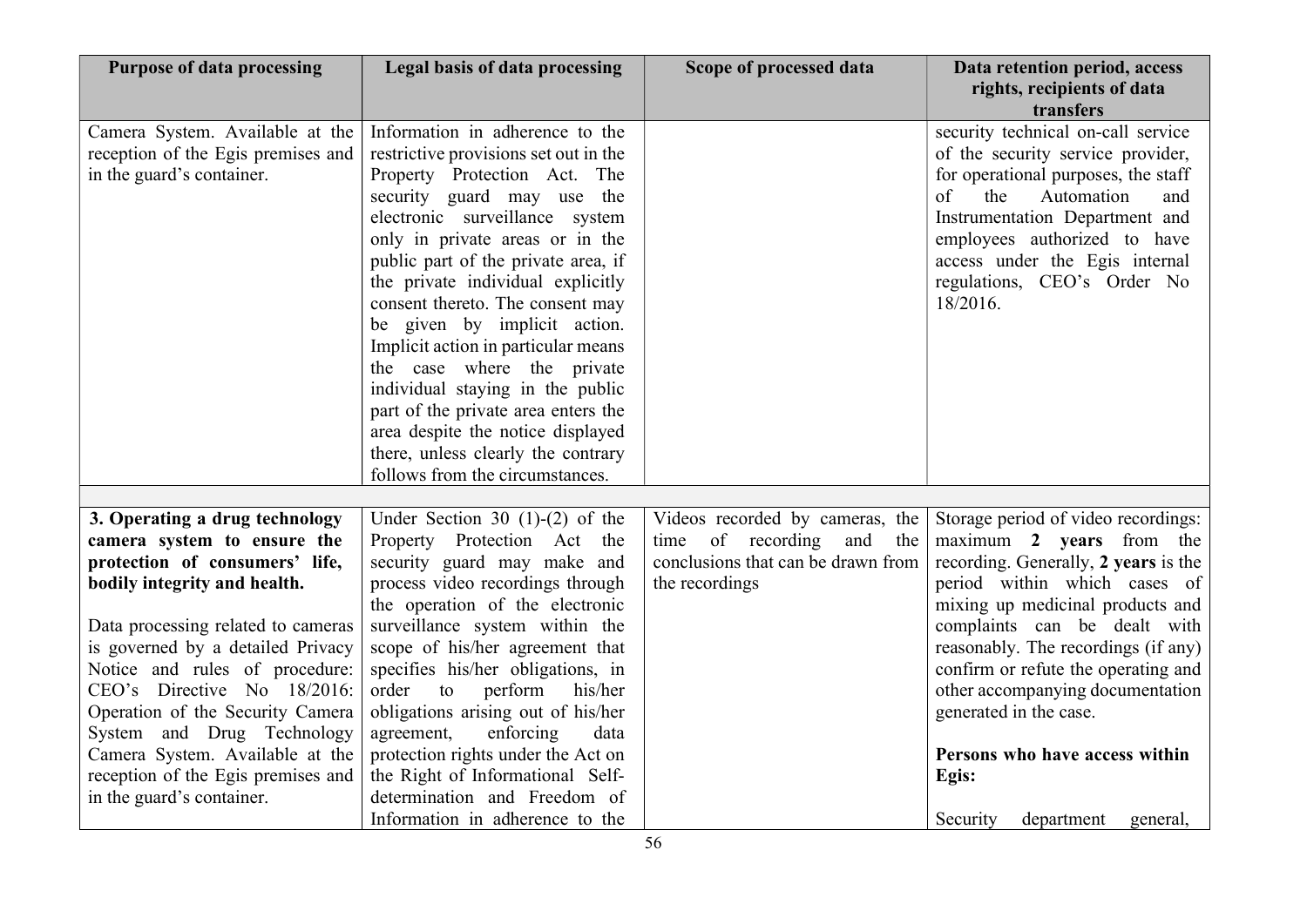| <b>Purpose of data processing</b>                                                                                                                                                                                                                                                                                                                                                                                                                                                                                                                                                                                                                                               | <b>Legal basis of data processing</b>                                                                                                                                                                                                                                                                                                                                                                                                                                                                                                                                                  | Scope of processed data                                                 | Data retention period, access<br>rights, recipients of data                                                                                                                                          |
|---------------------------------------------------------------------------------------------------------------------------------------------------------------------------------------------------------------------------------------------------------------------------------------------------------------------------------------------------------------------------------------------------------------------------------------------------------------------------------------------------------------------------------------------------------------------------------------------------------------------------------------------------------------------------------|----------------------------------------------------------------------------------------------------------------------------------------------------------------------------------------------------------------------------------------------------------------------------------------------------------------------------------------------------------------------------------------------------------------------------------------------------------------------------------------------------------------------------------------------------------------------------------------|-------------------------------------------------------------------------|------------------------------------------------------------------------------------------------------------------------------------------------------------------------------------------------------|
| Egis has a legitimate interest in<br>the<br>protection<br>of<br>ensuring<br>consumers' lives, bodily integrity<br>and health in the context of a high-<br>risk technological process or<br>activity carried out in the monitored<br>areas. It is indispensable to have a<br>Technological<br>Camera<br>Drug<br>System in place in order to comply<br>with the rules on product liability of<br>Act V of 2013 on the Civil Code<br>(Sections 6:550-6:559), to detect<br>any wrong data that may be<br>generated in the quality assurance<br>system operated by Egis and to<br>comply<br>with<br>national<br>and<br>international<br>pharmaceutical<br>manufacturing regulations. | restrictive provisions set out in the<br>Property Protection Act. The<br>security guard may use the<br>electronic surveillance system<br>only in private areas or in the<br>public part of the private area, if<br>the private individual explicitly<br>consent thereto. The consent may<br>be given by implicit action.<br>Implicit action in particular means<br>the case where the private<br>individual staying in the public<br>part of the private area enters the<br>area despite the notice displayed<br>there, unless clearly the contrary<br>follows from the circumstances. |                                                                         | transfers<br>security technical on-call service<br>of the security service provider<br>and employees authorized to have<br>access under the Egis internal<br>regulations, CEO's Order No<br>18/2016. |
|                                                                                                                                                                                                                                                                                                                                                                                                                                                                                                                                                                                                                                                                                 |                                                                                                                                                                                                                                                                                                                                                                                                                                                                                                                                                                                        |                                                                         |                                                                                                                                                                                                      |
| 4. Conducting breathalyser tests                                                                                                                                                                                                                                                                                                                                                                                                                                                                                                                                                                                                                                                | Article 6 (1) (f) of the GDPR $-$                                                                                                                                                                                                                                                                                                                                                                                                                                                                                                                                                      | individuals:<br>Relevant<br>persons                                     | Data retention period: 5 years                                                                                                                                                                       |
| for the protection of property and<br>for the protection of life and                                                                                                                                                                                                                                                                                                                                                                                                                                                                                                                                                                                                            | legitimate interest<br>of<br>Egis.<br>Legitimate interest: to protect the                                                                                                                                                                                                                                                                                                                                                                                                                                                                                                              | entering the Egis headquarters,<br>sites, branch, witnesses involved in | from the issuance of the protocol<br>(under Section 6:22 of Act V of                                                                                                                                 |
| <b>bodily integrity.</b> With regard to                                                                                                                                                                                                                                                                                                                                                                                                                                                                                                                                                                                                                                         | property of Egis and the life and                                                                                                                                                                                                                                                                                                                                                                                                                                                                                                                                                      | the test and persons carrying out the                                   | 2013 on the Civil Code civil law                                                                                                                                                                     |
| checking<br>whether<br>the<br>that                                                                                                                                                                                                                                                                                                                                                                                                                                                                                                                                                                                                                                              | bodily integrity of the persons                                                                                                                                                                                                                                                                                                                                                                                                                                                                                                                                                        | test.                                                                   | claims lapse in 5 years). Then the                                                                                                                                                                   |
| individual complies with Egis                                                                                                                                                                                                                                                                                                                                                                                                                                                                                                                                                                                                                                                   | staying in the territory of Egis.                                                                                                                                                                                                                                                                                                                                                                                                                                                                                                                                                      |                                                                         | data processed are deleted. The                                                                                                                                                                      |
| regulations<br>alcohol<br>on                                                                                                                                                                                                                                                                                                                                                                                                                                                                                                                                                                                                                                                    |                                                                                                                                                                                                                                                                                                                                                                                                                                                                                                                                                                                        | Scope of data: name, date of birth,                                     | purpose of data retention is to                                                                                                                                                                      |
| In<br>consumption.                                                                                                                                                                                                                                                                                                                                                                                                                                                                                                                                                                                                                                                              | Article $6(1)(c)$ of the GDPR:                                                                                                                                                                                                                                                                                                                                                                                                                                                                                                                                                         | signature of the person subject to a                                    | make the documentation of cases                                                                                                                                                                      |
| pharmaceutical/chemical                                                                                                                                                                                                                                                                                                                                                                                                                                                                                                                                                                                                                                                         | compliance with a legal obligation                                                                                                                                                                                                                                                                                                                                                                                                                                                                                                                                                     | breathalyser<br>test,<br>findings of                                    | with a positive breathalyser test                                                                                                                                                                    |
| environment, because of highly                                                                                                                                                                                                                                                                                                                                                                                                                                                                                                                                                                                                                                                  | to which Egis is subject. In the case                                                                                                                                                                                                                                                                                                                                                                                                                                                                                                                                                  | breathalyser test,<br>and, if so                                        | available during the 5-year                                                                                                                                                                          |
| flammable and explosive materials                                                                                                                                                                                                                                                                                                                                                                                                                                                                                                                                                                                                                                               | of health data (personal data related                                                                                                                                                                                                                                                                                                                                                                                                                                                                                                                                                  | requested by the person tested,                                         | retention<br>period,<br>providing                                                                                                                                                                    |
| and<br>technological<br>processes,                                                                                                                                                                                                                                                                                                                                                                                                                                                                                                                                                                                                                                              | to the physical or mental health of                                                                                                                                                                                                                                                                                                                                                                                                                                                                                                                                                    | blood test result, names, registration                                  | necessary information for official                                                                                                                                                                   |
| anyone entering the Egis area under                                                                                                                                                                                                                                                                                                                                                                                                                                                                                                                                                                                                                                             | individual,<br>including<br>the<br>an                                                                                                                                                                                                                                                                                                                                                                                                                                                                                                                                                  | numbers and signatures of assisting                                     | proceedings,<br>lawsuits,<br>etc.                                                                                                                                                                    |
| the influence of alcohol is a                                                                                                                                                                                                                                                                                                                                                                                                                                                                                                                                                                                                                                                   | provision of healthcare services to                                                                                                                                                                                                                                                                                                                                                                                                                                                                                                                                                    |                                                                         | initiated as a follow-up to positive                                                                                                                                                                 |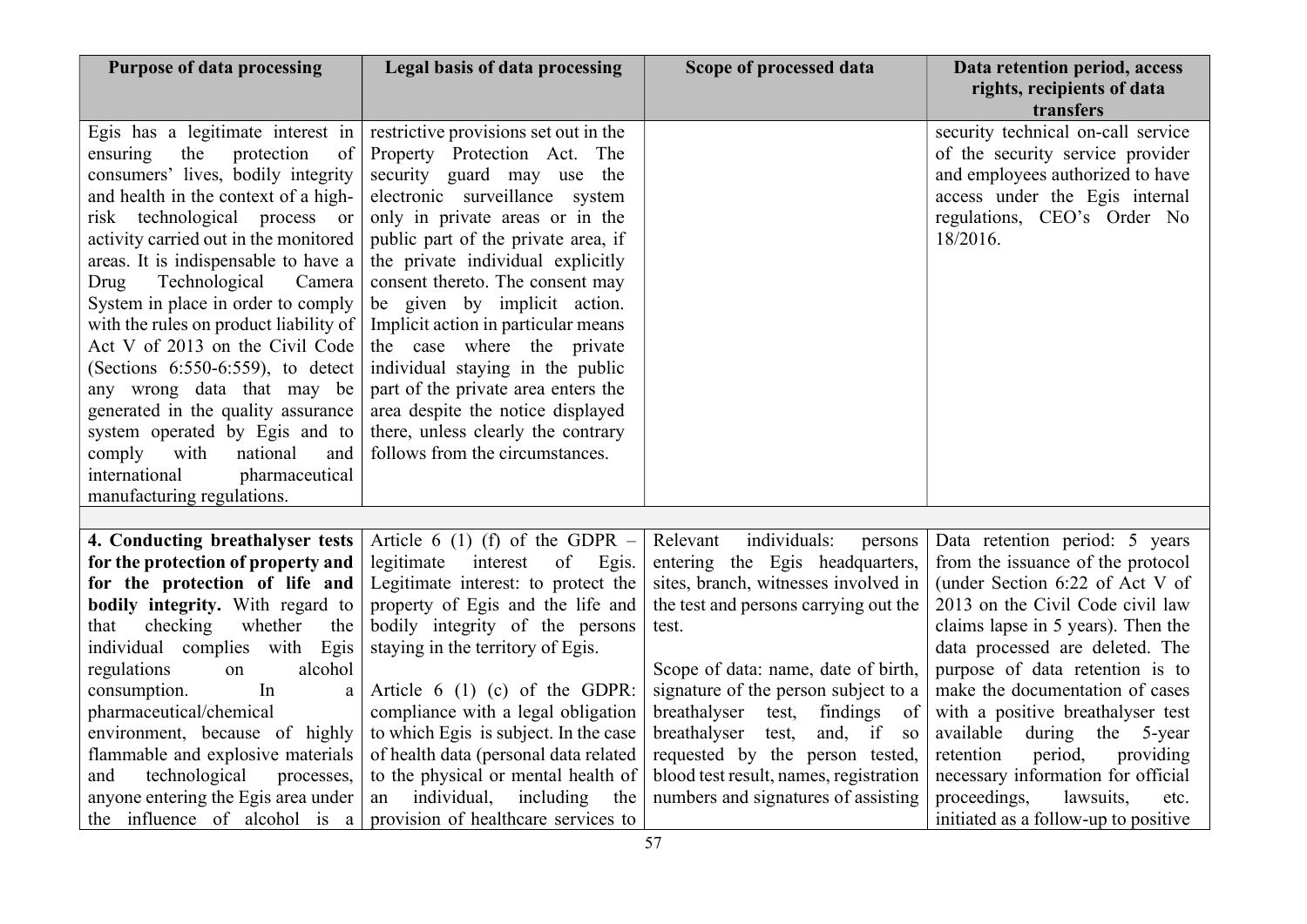| <b>Purpose of data processing</b>                                                                                                                                                                                                                                                                  | Legal basis of data processing                                                                                                                                                                                                                                                                                                                                                                                                                                                                                                    | Scope of processed data                                                                                      | Data retention period, access<br>rights, recipients of data<br>transfers                                                                                                                                                                                                                                                                                                                                                                                                                  |
|----------------------------------------------------------------------------------------------------------------------------------------------------------------------------------------------------------------------------------------------------------------------------------------------------|-----------------------------------------------------------------------------------------------------------------------------------------------------------------------------------------------------------------------------------------------------------------------------------------------------------------------------------------------------------------------------------------------------------------------------------------------------------------------------------------------------------------------------------|--------------------------------------------------------------------------------------------------------------|-------------------------------------------------------------------------------------------------------------------------------------------------------------------------------------------------------------------------------------------------------------------------------------------------------------------------------------------------------------------------------------------------------------------------------------------------------------------------------------------|
| particularly dangerous hazard, as<br>such a person can suffer or cause an<br>accident. In the territory of Egis<br>there are sewage treatment and<br>sedimentation<br>technologies<br>in<br>operation which are also highly<br>dangerous, especially for people<br>under the influence of alcohol. | the individual): Article $9(2)$ (b) of<br>the GDPR: processing is necessary<br>for the purpose of carrying out the<br>obligations and exercising specific<br>rights of Egis in the field of<br>employment. Basis of the legal<br>obligation: Section 2 (2) of Act<br>XCIII of 1993 on Safety at Work.<br>Egis, as an employer, is responsible<br>towards its employees for meeting<br>the requirements of working in a<br>safe environment not hazardous to<br>health and, with that in mind, it<br>imposes safety measures<br>on | witnesses, name and signature of<br>person carrying out the test.                                            | breathalyser test.<br>In the case of tests with negative<br>results, the duration of data<br>processing is 1 year from the<br>issuance of the protocol. The<br>purpose of data retention is to<br>make the documentation of cases<br>with a negative breathalyser test<br>available<br>during the<br>1-year<br>retention<br>period,<br>providing<br>necessary information for official<br>proceedings,<br>lawsuits,<br>etc.<br>initiated as a follow-up to negative<br>breathalyser test. |
|                                                                                                                                                                                                                                                                                                    | outsiders entering its territory.<br>Pursuant to Article 9 (2) (f) of the<br>GDPR, the processing of data of an<br>individual concerning health may<br>be necessary for<br>the<br>also<br>establishment, exercise or defence<br>of legal claims in connection with<br>the test, either by Egis or by the data<br>subject.                                                                                                                                                                                                         |                                                                                                              | Persons who have access within<br>Egis: In Budapest, the Security<br>Department General, at the<br>Körmend<br>branch<br>of<br>Egis,<br>Operational<br>Security<br>Group,<br>assisting<br>witnesses<br>and<br>specialised institutions that carry<br>out the analysis of the blood<br>alcohol test. In the case of a<br>positive test result, the competent<br>officer of the Legal Department<br>General.                                                                                 |
|                                                                                                                                                                                                                                                                                                    |                                                                                                                                                                                                                                                                                                                                                                                                                                                                                                                                   |                                                                                                              |                                                                                                                                                                                                                                                                                                                                                                                                                                                                                           |
| 5. Baggage and cabinet inspection<br>for the protection of property and<br>for the protection of life and                                                                                                                                                                                          | Sections 25 (2), 26 (1) b-c) and 28<br>(1) of the Property Protection Act.<br>Accordingly, when guarding any                                                                                                                                                                                                                                                                                                                                                                                                                      | individuals:<br>Relevant<br>persons<br>entering the Egis headquarters,<br>sites, branch, witness involved in | Until<br>the final<br>binding<br>and<br>of<br>completion<br>the<br>legal<br>proceedings initiated as a result of                                                                                                                                                                                                                                                                                                                                                                          |
| bodily integrity.                                                                                                                                                                                                                                                                                  | non-public facility of Egis, the<br>security guard is entitled to request                                                                                                                                                                                                                                                                                                                                                                                                                                                         | the inspection and persons carrying<br>out the inspection.                                                   | the inspection (for example civil<br>proceedings,<br>criminal<br>court                                                                                                                                                                                                                                                                                                                                                                                                                    |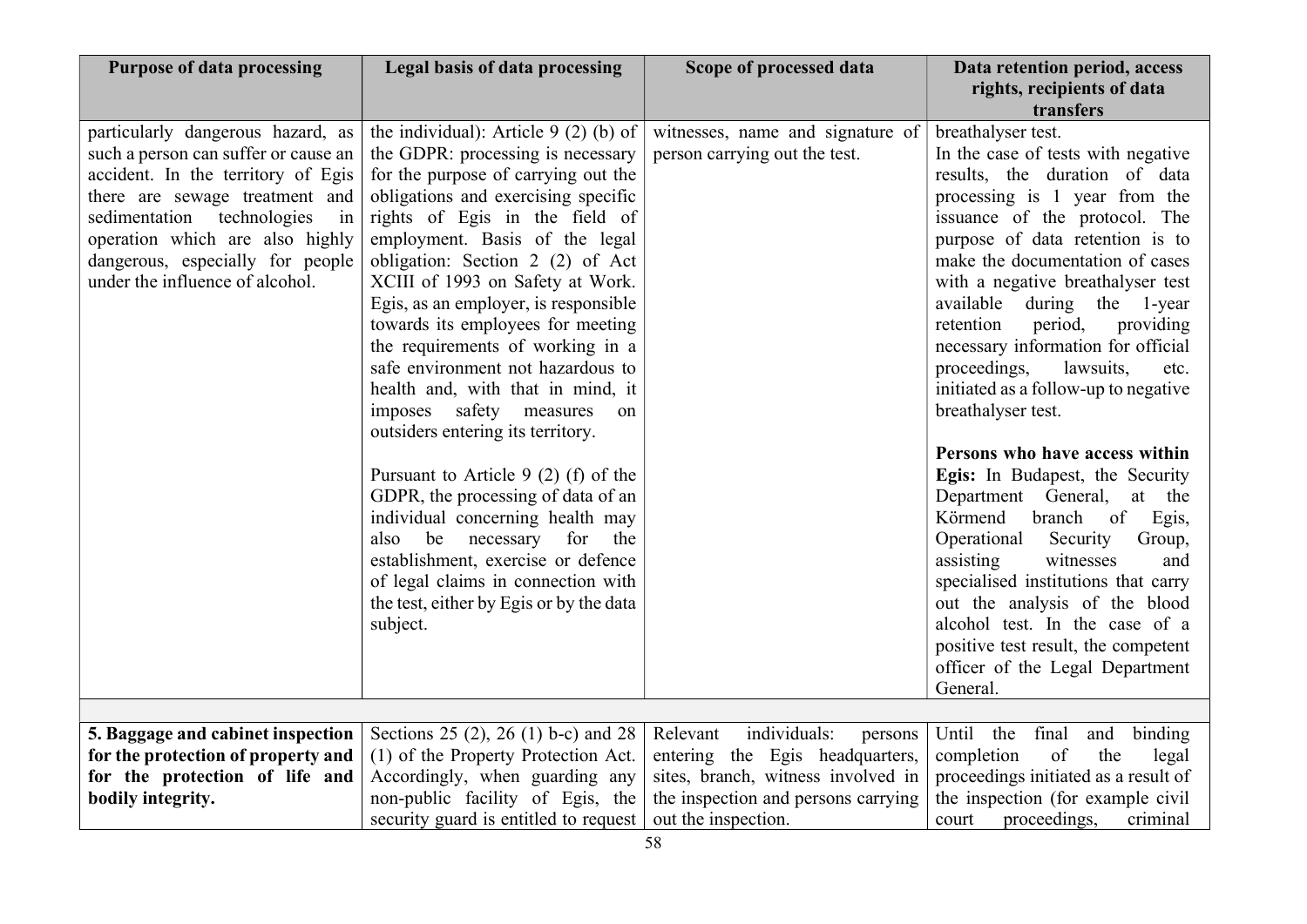| <b>Purpose of data processing</b>                                        | <b>Legal basis of data processing</b>                                      | Scope of processed data               | Data retention period, access                                       |
|--------------------------------------------------------------------------|----------------------------------------------------------------------------|---------------------------------------|---------------------------------------------------------------------|
|                                                                          |                                                                            |                                       | rights, recipients of data                                          |
|                                                                          |                                                                            |                                       | transfers                                                           |
| pharmaceutical/chemical<br>ln.<br>a                                      | any person entering or exiting the                                         |                                       | proceedings. In the absence of                                      |
| environment, because of highly                                           | premises to present his/her baggage                                        | Scope of data: the name, date of      | such proceedings, 5 years from the                                  |
| flammable and explosive materials                                        | or delivery documents.<br>The                                              | birth and signature of the person     | issuance of the protocol. Under                                     |
| technological<br>and<br>processes,                                       | security guard is also entitled to                                         | subject to the inspection, the        | Section 6:22 and Section 6:533 $(1)$                                |
| anyone entering the Egis area with                                       | request any person being on or                                             | findings of the inspection, the       | of the Civil Code claims lapse in 5                                 |
| an instrument capable of causing                                         | exiting the premises to present the                                        | action taken based on the findings    | years. The rules on limitation are                                  |
| accident in such an environment is                                       | contents of his/her baggage, vehicle                                       | of the inspection, any comment(s)     | applicable to compensation with                                     |
| a particularly dangerous hazard, as                                      | or freight consignment as set out                                          | of the person concerned on the        | the deviation that in the case of                                   |
| such a person can suffer or cause an                                     | below. The security guard may                                              | inspection and the action taken as a  | damage caused by a criminal                                         |
| accident. For example, in the                                            | demand to see the contents of                                              | result, the name, registration        | offense, the claim will not expire                                  |
| territory of Egis there are sewage                                       | a vehicle,<br>baggage,<br><sub>or</sub><br>a                               | number and signature of the           | after 5 years until the criminal                                    |
| and<br>sedimentation<br>treatment                                        | consignment with a view<br>to                                              | assisting witness, the name of the    | offense ceases to be punishable.                                    |
| technologies in operation which are                                      | discharging his/her contractual                                            | inspector, his/her position, the name | Then the data processed are                                         |
| also highly dangerous.<br>In this                                        | obligations regarding security, upon                                       | of the organizational unit in which   | deleted. The purpose of data                                        |
| environment it may be important to                                       | stating the reason and objective of                                        | he/she is employed and his/her        | retention is<br>to<br>make<br>the                                   |
| inspect the baggage carried by                                           | the proposed action, if a) there are                                       | signature, as well as the place and   | documentation of the inspection                                     |
| persons entering the premises or the                                     | reasonable grounds to believe that                                         | date of the protocol taken (including | available during the data retention                                 |
| cabinets used by them (that may                                          | the person is carrying on him/her                                          | the conclusion therein).              | period,<br>providing<br>necessary<br>information<br>for<br>official |
| contain their baggage) from the<br>aspect of fire protection, prevention | any article obtained by a criminal<br>act or misdemeanour and that article |                                       | lawsuits,<br>etc.                                                   |
| of accidents and safety at work.                                         | falls within the security guard's                                          |                                       | proceedings,<br>initiated as a follow-up to the                     |
|                                                                          | scope of contractual liability for                                         |                                       | inspection (if any).                                                |
|                                                                          | safeguarding; b) the person fails to                                       |                                       |                                                                     |
|                                                                          | surrender this article when so                                             |                                       | In the case of inspections with                                     |
|                                                                          | instructed; and c) it is necessary for                                     |                                       | negative results, the duration of                                   |
|                                                                          | the prevention or stopping of the                                          |                                       | data processing is 1 year from the                                  |
|                                                                          | illegal conduct. In case of                                                |                                       | issuance of the protocol. The                                       |
|                                                                          | exercising the above rights, out of                                        |                                       | purpose of data retention is to                                     |
|                                                                          | the means available for achieving                                          |                                       | make the documentation of cases                                     |
|                                                                          | the purpose, the least injury to                                           |                                       | with a negative result available                                    |
|                                                                          | personal freedom and personal                                              |                                       | during the 1-year retention period,                                 |
|                                                                          | rights shall be chosen.                                                    |                                       | providing necessary information                                     |
|                                                                          |                                                                            |                                       | for official proceedings, lawsuits,                                 |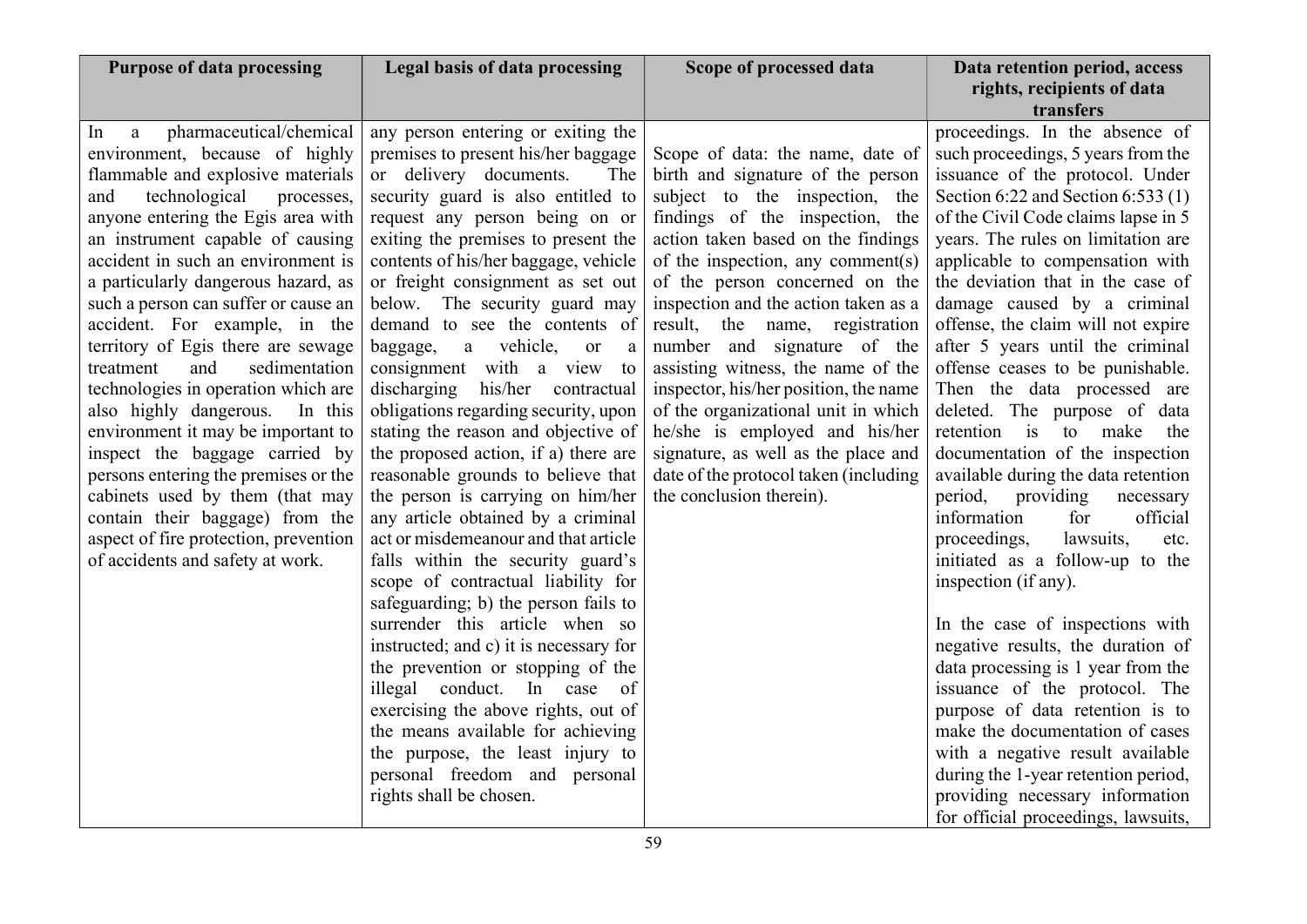| <b>Purpose of data processing</b> | Legal basis of data processing                                                                                                                                                                                                                                                                                                                                                                                                                                                                                                                                                                                                                                                             | Scope of processed data            | Data retention period, access<br>rights, recipients of data                                                                                                                                                                                                                                                                                                                                                                                                                                                                                                                                                                                                                                                                                                                                                                                                                                                            |
|-----------------------------------|--------------------------------------------------------------------------------------------------------------------------------------------------------------------------------------------------------------------------------------------------------------------------------------------------------------------------------------------------------------------------------------------------------------------------------------------------------------------------------------------------------------------------------------------------------------------------------------------------------------------------------------------------------------------------------------------|------------------------------------|------------------------------------------------------------------------------------------------------------------------------------------------------------------------------------------------------------------------------------------------------------------------------------------------------------------------------------------------------------------------------------------------------------------------------------------------------------------------------------------------------------------------------------------------------------------------------------------------------------------------------------------------------------------------------------------------------------------------------------------------------------------------------------------------------------------------------------------------------------------------------------------------------------------------|
|                                   | Article $6(1)(c)$ of the GDPR:<br>compliance with a legal obligation<br>to which Egis is subject. Basis of<br>the legal obligation: Section $2(2)$ of<br>Act XCIII of 1993 on Safety at<br>Work. Egis, as an employer, is<br>responsible towards its employees<br>for meeting the requirements of<br>working in a safe environment not<br>hazardous to health and, with that in<br>mind, it imposes safety measures on<br>outsiders entering its territory.<br>Article 6 (1) (f) of the GDPR $-$<br>legitimate interest<br>of<br>Egis.<br>Legitimate interest: to protect the<br>property of Egis and the life and<br>bodily integrity of the persons<br>staying in the territory of Egis. |                                    | transfers<br>etc. initiated as a follow-up to the<br>cases with a negative result.<br>The processing of the data of the<br>assisting witness recorded in the<br>protocol is subject to the above<br>retention periods.<br>Persons who have access within<br>Egis:<br>In the Budapest premises of Egis,<br>the Security Department General,<br>the Operational Safety Group at its<br>branch in Körmend, and at each<br>place the competent officer of the<br>security service provider, and if an<br>inspection ends with a positive<br>result (i.e. if there is a strong<br>suspicion that the person in<br>question keeps a thing with him/her<br>that originates from a criminal<br>offense or misdemeanour, but is the<br>property of Egis or keeps a thing<br>with him/her which endangers or<br>threatens the life or physical<br>integrity of others) a competent<br>member of the Legal Department<br>General. |
| 6. Recording the data of van and  | Section 26 (1) a) of the Property                                                                                                                                                                                                                                                                                                                                                                                                                                                                                                                                                                                                                                                          | Relevant individuals: data of      |                                                                                                                                                                                                                                                                                                                                                                                                                                                                                                                                                                                                                                                                                                                                                                                                                                                                                                                        |
| truck drivers entering the Egis   | Protection Act. Accordingly, when                                                                                                                                                                                                                                                                                                                                                                                                                                                                                                                                                                                                                                                          | drivers<br>entering<br>the<br>Egis | 1 year from the recording of the<br>data.                                                                                                                                                                                                                                                                                                                                                                                                                                                                                                                                                                                                                                                                                                                                                                                                                                                                              |
| sites and branch for freight      | guarding any non-public facility of                                                                                                                                                                                                                                                                                                                                                                                                                                                                                                                                                                                                                                                        | headquarters,<br>sites,<br>branch  |                                                                                                                                                                                                                                                                                                                                                                                                                                                                                                                                                                                                                                                                                                                                                                                                                                                                                                                        |
|                                   |                                                                                                                                                                                                                                                                                                                                                                                                                                                                                                                                                                                                                                                                                            |                                    |                                                                                                                                                                                                                                                                                                                                                                                                                                                                                                                                                                                                                                                                                                                                                                                                                                                                                                                        |